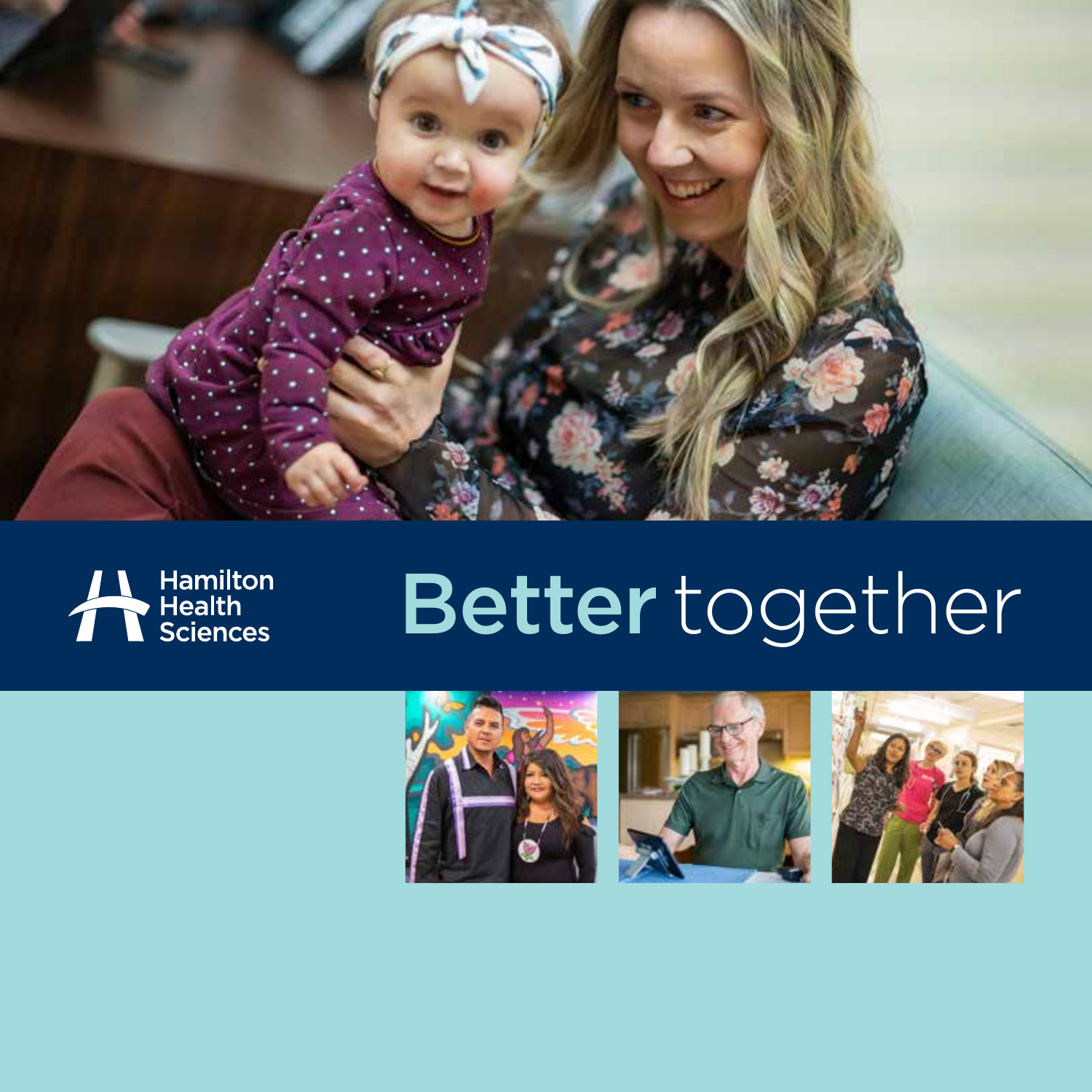

# Better together

66

Our people, patients, and partners all play a vital role in our transformation.

99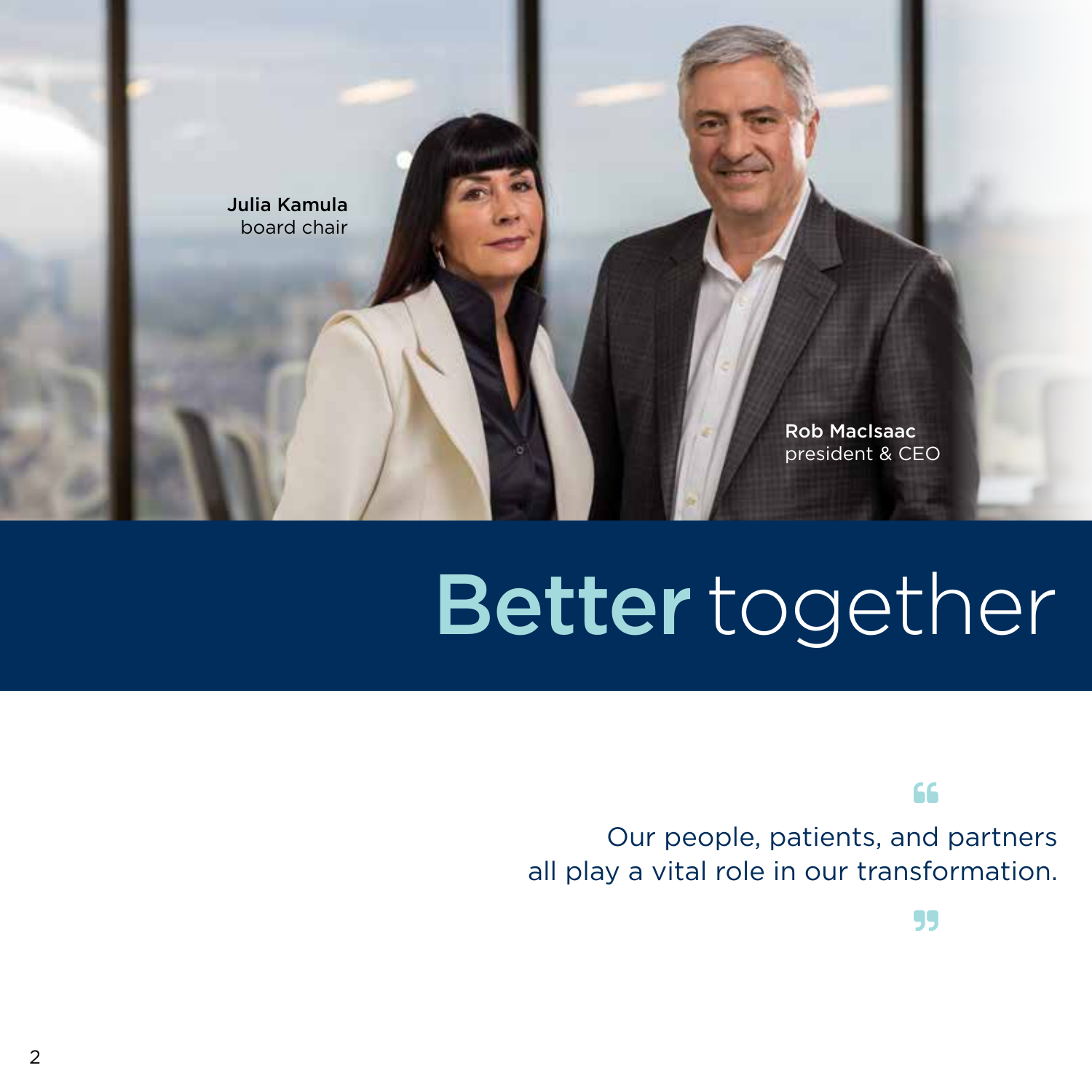We owe it to our patients to never stop trying to serve them better. That means improving the hospital experience for patients and families, understanding their needs both within and outside our walls, reducing waste so we can focus spending on patient care, and enabling and empowering our staff to be their best.

We've spent the last several years laying important groundwork in each of these areas. We've made it easier for patients and families to provide input so we can learn from their experiences. We've forged strategic partnerships to better support our patients outside hospital walls. We've balanced our budget so we're positioned to make transformative investments. And we've developed a lean management system that gives our people the tools and knowledge they need to improve care from the ground up.

A common thread weaves through all of these initiatives—every one of them relies on collaboration.

Both Hamilton Health Sciences (HHS) and our province as a whole are embarking on a once-in-a-generation healthcare transformation. The foundation our organization has laid, most importantly our strong relationships, will serve us well as we stride into this new era. In this report, you'll get a glimpse of changes to come, and learn more about the work we've done to prepare for them.

But we can't do it alone. Our people, patients, and partners all play a vital role in our transformation.

#### Let's get better, together.



#### **CONTENTS**

| <b>Better</b> access      | $4 - 5$   |
|---------------------------|-----------|
| <b>Better</b> listening   | հ - 7     |
| <b>Better</b> connections | $8 - 9$   |
| <b>Better</b> value       | $10 - 11$ |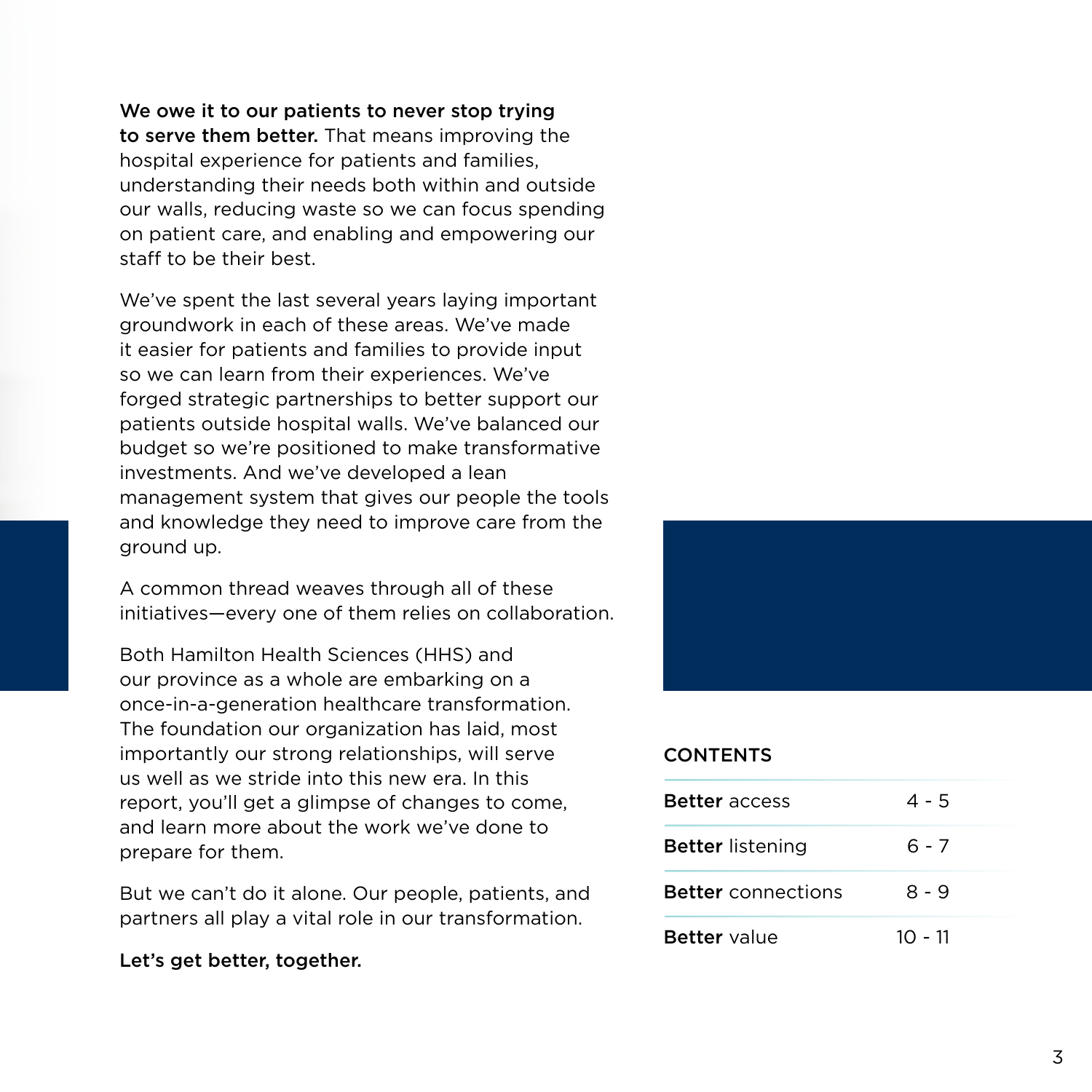

### Better access

Since 2016, we've educated more than

### 530

HHS and community health professionals on Medical Assistance in Dying to improve access to this service.

In 2018, we reduced our wait time for cancer surgery by 8%.

 $\bigodot$ 

### \*\*\*\*\*\*\*\*\*\*\*\*\*\* \*\*\*\*\*\*\*\*\*\*\*

### 30 pediatric

complex care patients are enroled at our satellite clinics in Niagara and Brantford so they can receive care closer to home.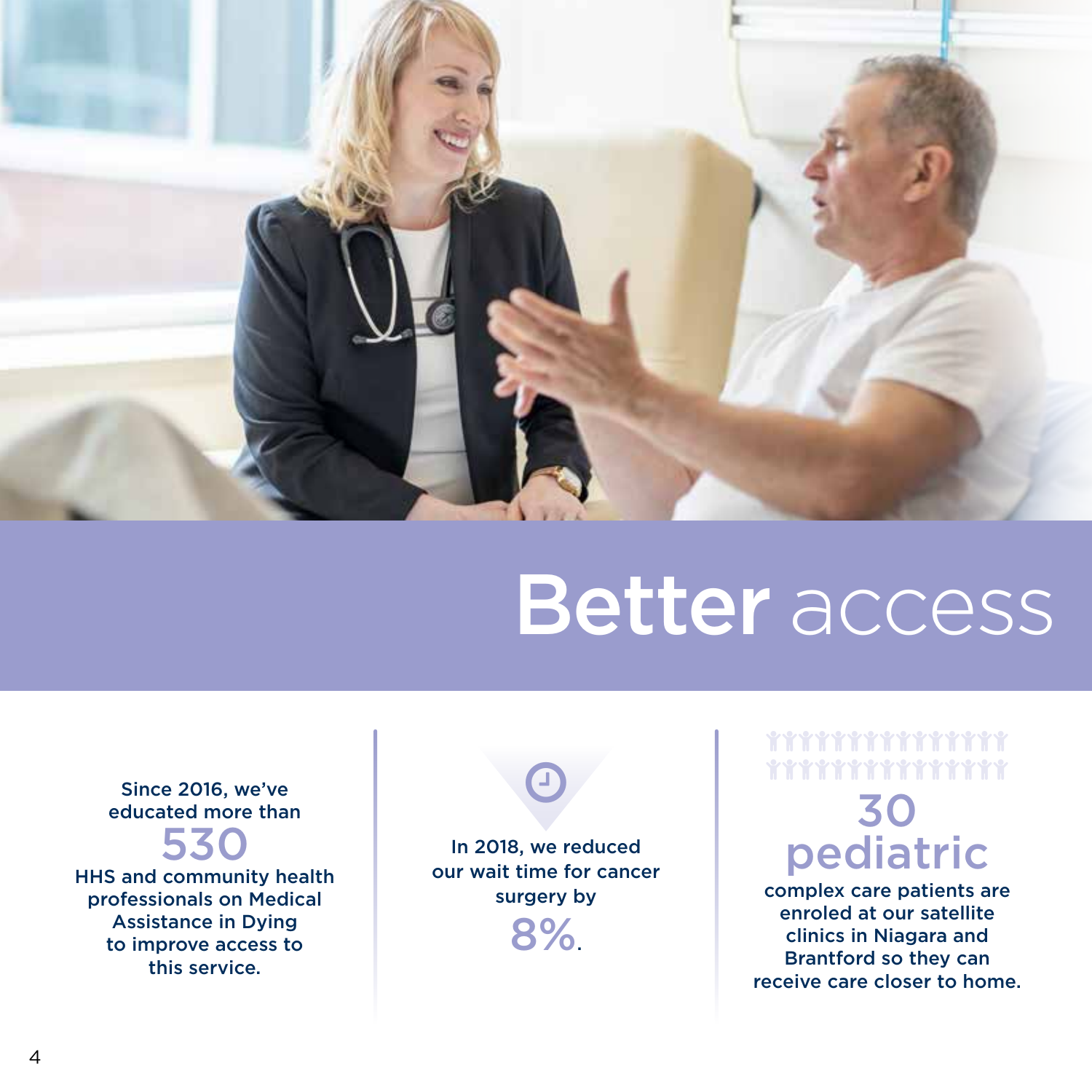For patients with cancer, quick, easy access to the care they need isn't optional. It's essential.

We've spent the past four years transforming our Complex Malignant Hematology services so people with blood cancers, like leukemia, have better access to life-changing care.

Growing our Stem Cell Transplantation service is key to this work. Construction is underway on a \$30 million expansion of our Stem Cell Transplantation unit at Juravinski Hospital and Cancer Centre. But there's much more to it than physical space.

"Amazing work has occurred behind the scenes to reinvent our care model so we can support more people, better," says Kim Alvarado, director of oncology, critical care & palliative care.

Since 2015, we have increased stem cell transplantation volumes by more than 60 per cent. People like Frank, pictured here with Dr. Kylie Lepic, can now receive their transplant as an outpatient and recover at home, or transfer back to their local hospital the day after the procedure.

It doesn't stop there. We have reimagined inpatient units, clinics, and emergency care options so these patients can be treated or admitted if they are unwell. Establishing these safeguards has improved access and experience.

"The program relies on many people, both in our hospital and the community, working together seamlessly," says Kim. "We're really proud to see what we've accomplished as a team, and are excited for what's to come with our new space."

We're making smart changes to increase access to the right care at the right time. We want people to spend less energy navigating the system so they can focus on their health.

### We provide life-saving stroke treatment for a region of 2.3 million people.

Through collaboration with regional partners, we have developed a system for timely referral and transfer to Hamilton General Hospital where patients receive world-class treatment to stop their stroke in its tracks. We're among provincial leaders in the quick delivery of clot-busting medication and clot retrieval therapy, which saved Stephanie's life when she was pregnant with her daughter, Iris.

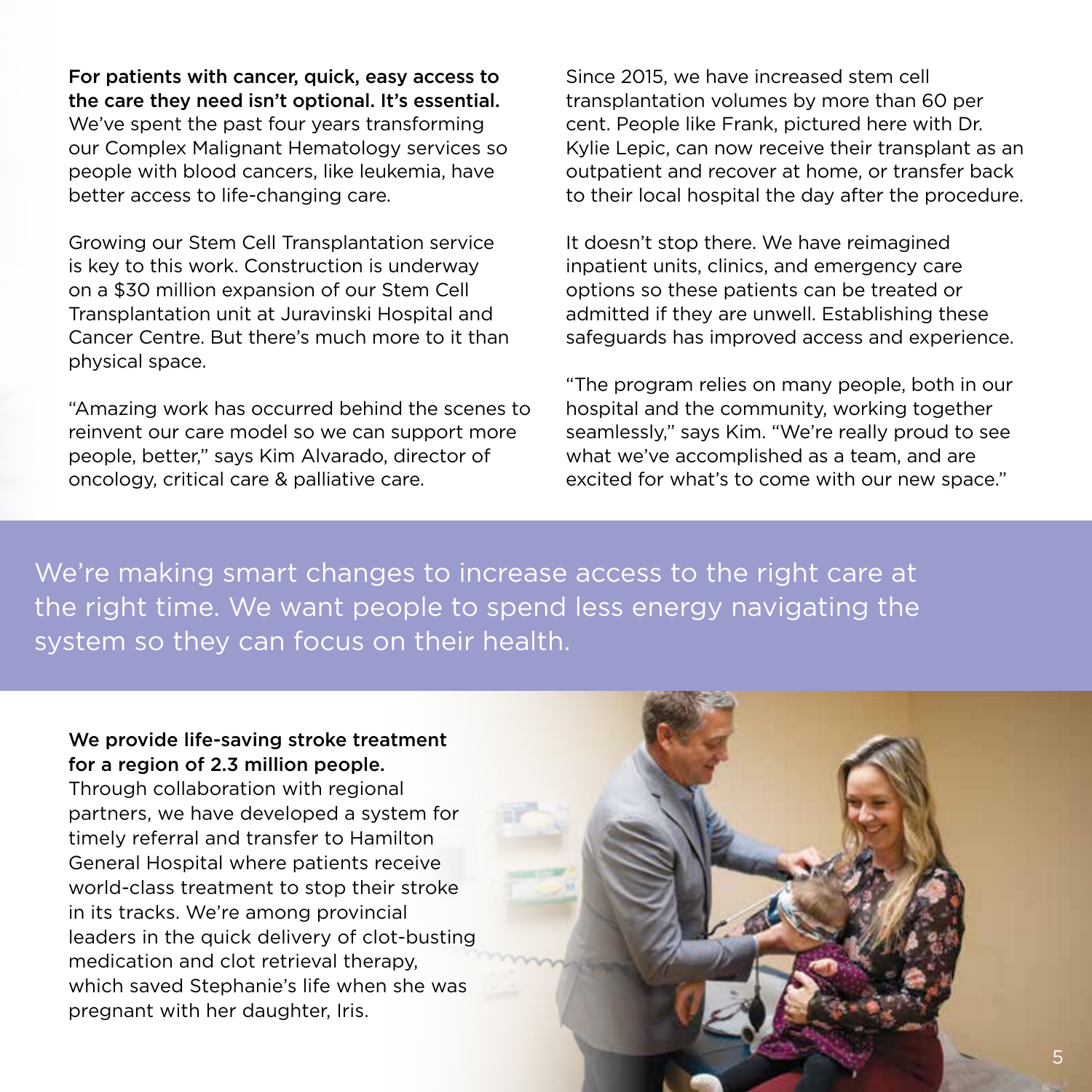

# **Better listening**

In 2018/19 our Patient and Family Advisors participated in

### 64 hours

of quality improvement work, more than twice as many as the previous year.



Last year, more than 85%

of patients rated their overall experience as excellent.

 8 or greater on scale of 1-10

**We connected with a state of the state of the state of the state of the state of the state of the state of the state of the state of the state of the state of the state of the state of the state of the state of the state** more than

<u> TELEVISION NAMES DE L'ANNO DE L'ANNO DE L'ANNO DE L'ANNO DE L'ANNO DE L'ANNO DE L'ANNO DE L'ANNO DE L'ANNO DE</u> ,,,,,,,,,,,,,,,,,,,,,,,,,,,,,,,,,,

#### **DEATH AND A STATE OF A STATE OF A STATE OF A STATE OF A STATE OF A STATE OF A STATE OF A STATE OF A STATE OF A** <u>de la provincia de la provincia de la provincia de la provincia de la provincia de la provincia de la provincia</u> 500

eir **and the patients and lamily solved in the set of the set of the set of the set of the set of the set of the set of the set of the set of the set of the set of the set of the set of the set of the set of the set of the** as as we developed our limit in the second was we developed our limit in the second was well as a second was w **new website. In the think of the state of the state of the state of the state of the state of the state of the state of the state of the state of the state of the state of the state of the state of the state of the state** patients and family

 $\begin{array}{c} \hline \ \hline \ \hline \ \hline \ \hline \ \hline \end{array}$ 

<u>a sa shekara ta ƙasar ƙafa ta ƙasar ƙafa</u>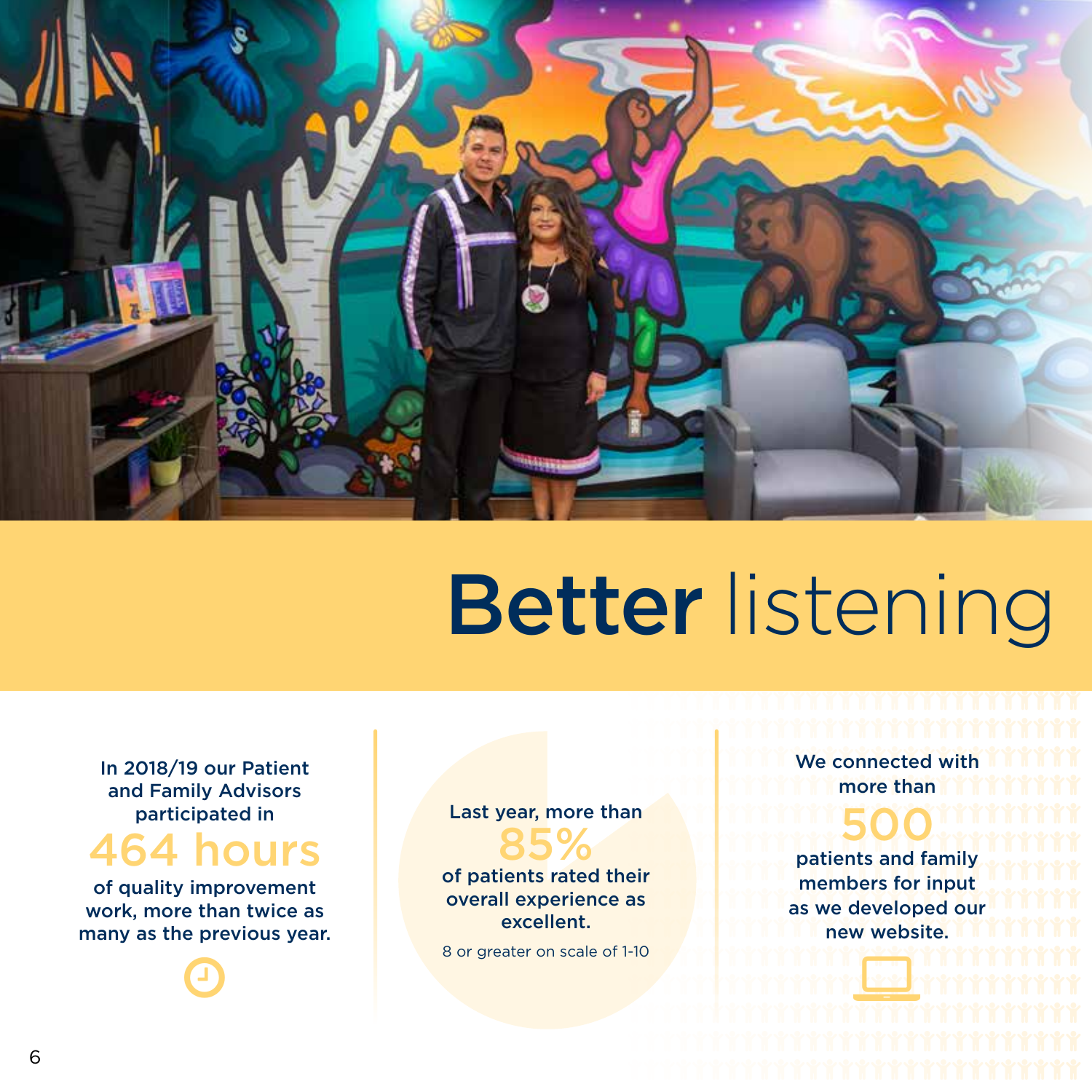Because we listened, children and families at McMaster Children's Hospital (MCH) now have a special place of respite. In August 2018, Makayla's Room opened at MCH. The room is dedicated to Makayla Sault, a vibrant young girl from Mississaugas of the Credit First Nation. She was diagnosed with leukemia in 2014 and died in 2015. Her experience led our team on a journey of reconciliation with her family and Indigenous community leaders.

With their input, we created a welcoming space for families to learn about and participate in Indigenous ways of knowing and being. "Our focus in creating this space has been to honour Makayla's life," says Makayla's mom, Sonya Sault, pictured to the left with her husband, Ken. "We

wanted to share with others so that patients, families and healthcare providers can work together to provide culturally sensitive care."

Through further engagement with Indigenous communities, we heard HHS should distinctly welcome and acknowledge Indigenous people and their culture across our sites. We collaborated to develop a unique land acknowledgement statement and visual signs of welcome. The signs, which are now installed at all HHS sites, each feature an image from a local Indigenous artist.

With input from people who use our services, we can get better at what we do.

Better listening leads to better care. That's why we've made it a priority to open our ears, minds, and hearts to the voices of people who have been there—especially those whose voices haven't always been heard.

### Our staff and doctors see opportunities to improve care

first-hand. That's why we've made it easier for their voices to be heard. Since we launched our lean management system—Continuous Quality Improvement—in 2016, frontline staff and doctors have driven more than 3,500 improvements.

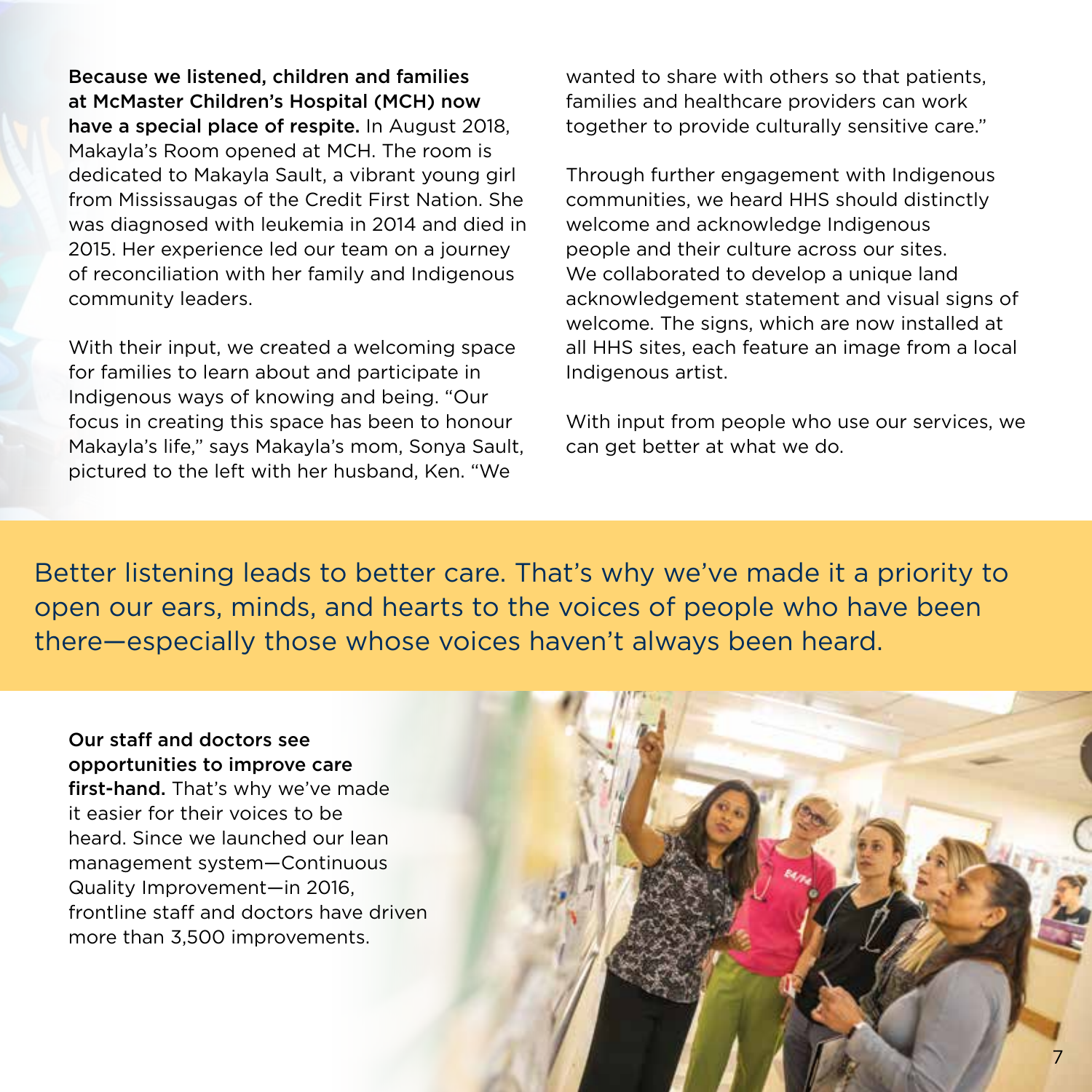

## Better connections

### We provide more than

2,500

student placements each year, connecting future healthcare professionals to hands-on learning opportunities.

of patients surveyed said e-visit technology at HHS improved their healthcare experience

93%

Ranked among Canada's top three research hospitals of 2017 (Research Infosource)

 $\overline{\mathbf{A}}$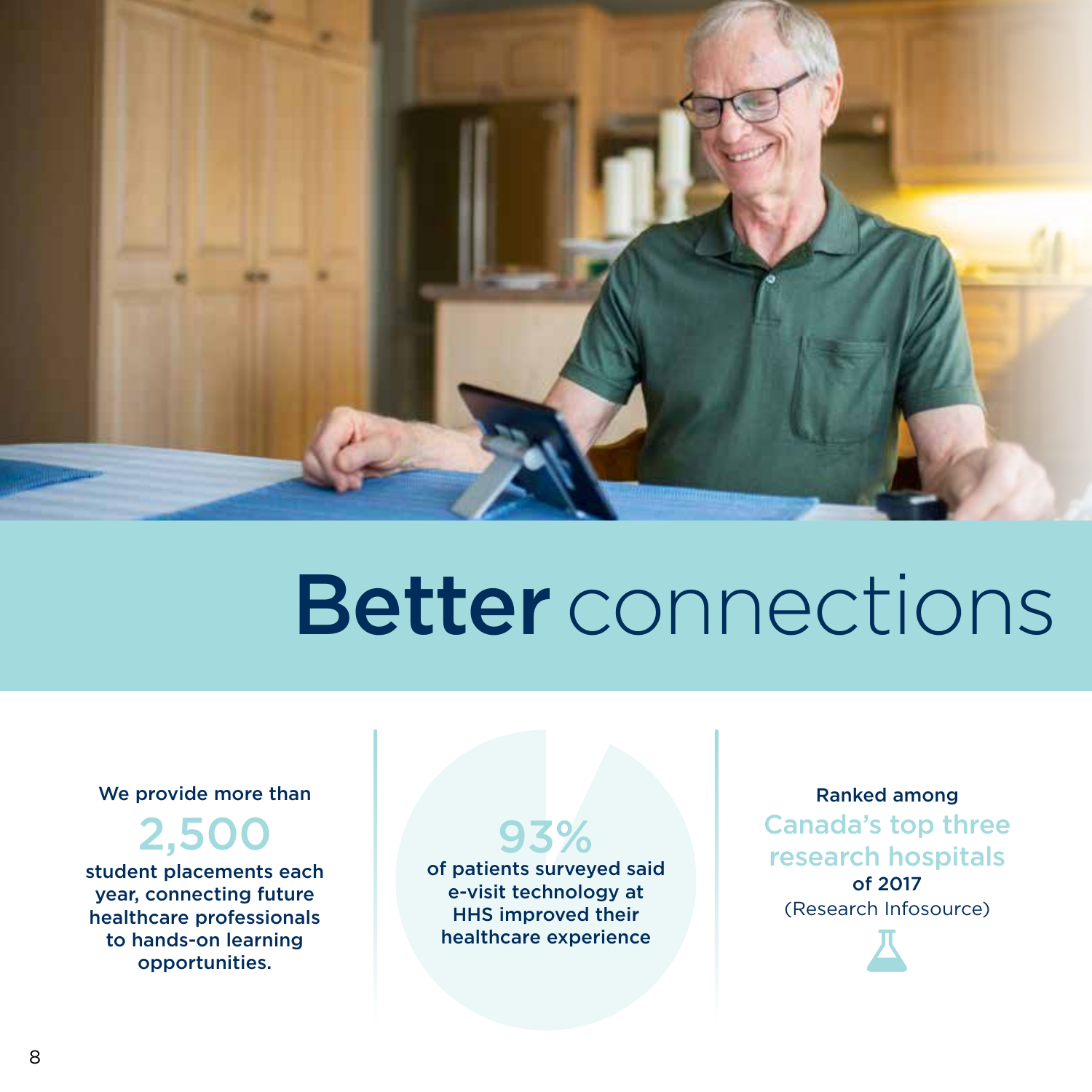We're turning possibilities into reality—helping people heal without the need for long hospital stays and frequent follow up visits.

Better connections mean we can safely send someone home just one day after surgery, detect a person's irregular heartbeat before they even display symptoms, and check on an incision via video chat. Through the rigour of research and with the power of partnership, we're testing new technologies that connect us to our patients remotely so they can recover at home, while still under our care.

Take John, for example. Days after his heart surgery, he has a follow-up appointment with his nurse. She checks his stitches for signs of

infection, makes sure his blood pressure is stable, and answers any questions he has about recovery. It's a typical interaction for a patient who has just had surgery, except for one thing. John is at home and his nurse is at the hospital.

Or, look to our pediatric emergency team at MCH. They're using advanced teleconferencing technology to guide teams at Niagara Health as they resuscitate kids in critical condition. It's like FaceTime, except the stakes are much higher.

These projects are just the tip of the iceberg. Enabled by the innovative technology of private sector partners and motivated by our patients' desire for a more connected system, we're increasing our bandwidth for virtual care.

We're extending healthcare beyond hospital walls to make recovery faster and more comfortable for our patients. It's all about harnessing the power of technology to create virtual connections with a personal touch.

### We know patients do better when they are engaged and educated during their healthcare

journey. One way we're making our patients active partners in their care is with the patient portal, MyChart™. It lets patients view and share their test results and enter personal health information. It's also equipped with a secure messaging feature to communicate with providers. We're leading the deployment of MyChart™ across southwest Ontario – the largest regional deployment of a patient portal in our province to date.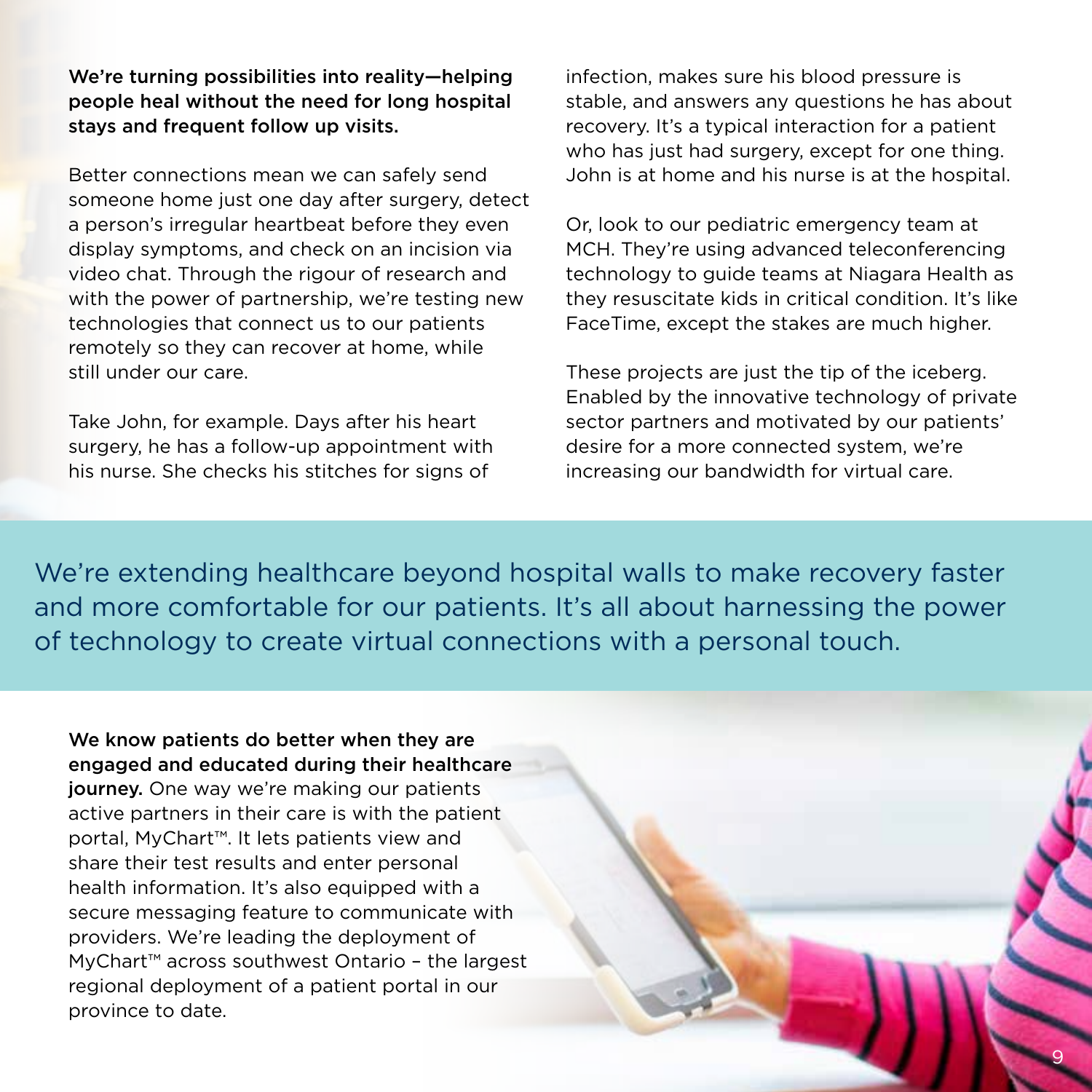Since 2012, we've reduced our overall operating costs by 12 per cent. It's a fine balance that has required some tough decisions. We are consistently one of the top performing teaching hospitals in Ontario when it comes to balancing our budget.

Thanks to the financial groundwork we've laid, our hospital secured debenture funding for a \$200 million investment in equipment and technology used by our physicians and staff. This will enable many new transformative projects within our strategic plan to help us achieve even greater value, with integrated electronic medical records, as well as next-generation bedside equipment.

We're also taking bold steps when it comes to how we purchase and maintain some of our most expensive assets—diagnostic imaging equipment. We're tapping into the global marketplace to develop a unique performance agreement that will allow us to provide the safest, fastest, smartest care. A private sector company will supply us with the most up-to-date imaging technology, and maintain it to an impeccable standard. We will collaborate with this partner to design better processes so we can serve more people as new machines are added to our fleet.

## **Better** value

Our operations result in a local GDP impact of more than

> \$1B each year

More than 60% of our staff live in Hamilton, making an estimated \$16.4M local tax contribution annually

Spin-off job creation related to our hospital is estimated at 10,000+ full-time positions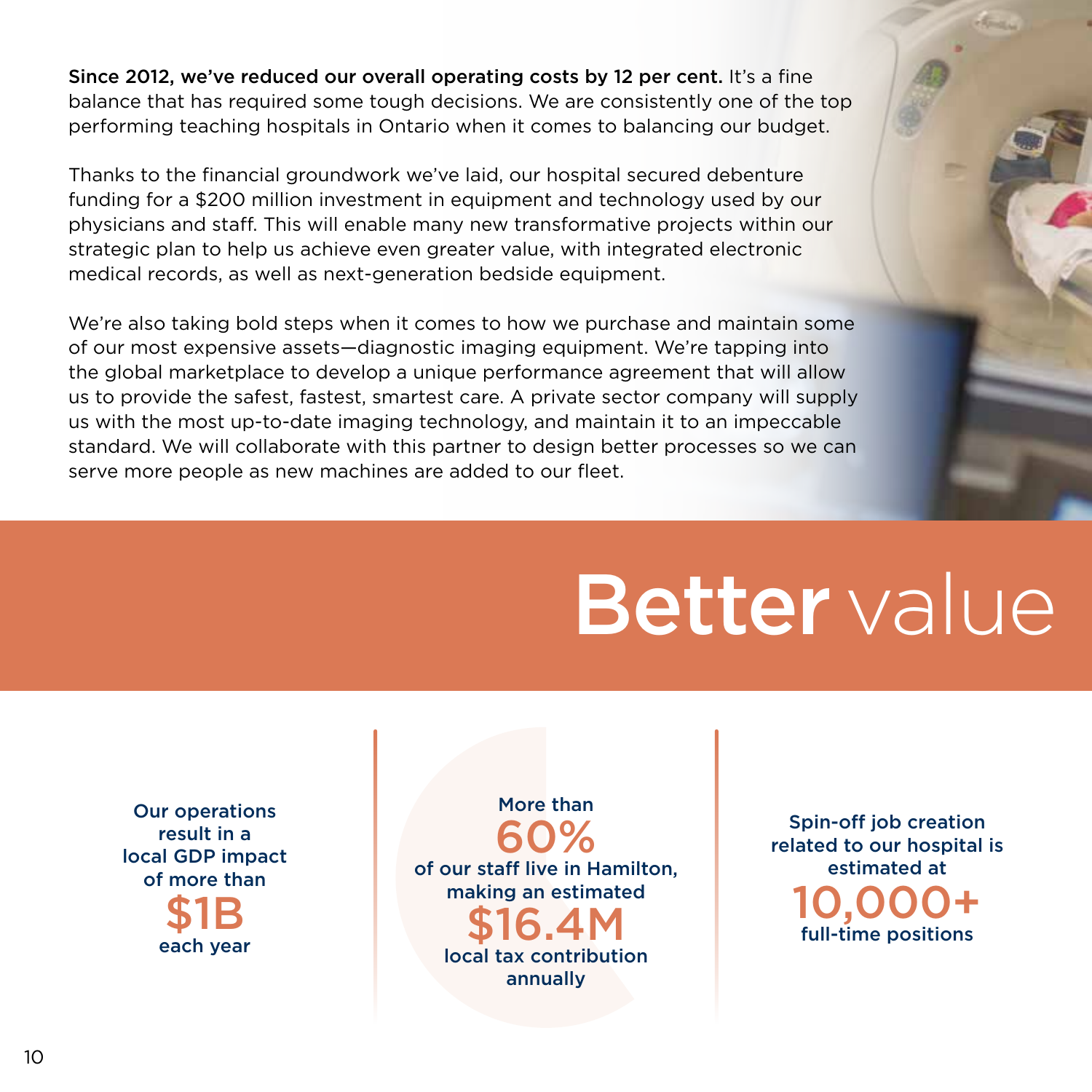

Our annual operating budget is \$1.5 billion dollars. It's a big sum with a big job to do. To provide patients with the best value for their healthcare dollars, we're constantly seeking new ways to advance care while reducing expenses that don't improve the patient experience.

We're one step closer to building a better West Lincoln Memorial Hospital. Premier Doug Ford's 2019 budget includes funding to plan for the construction of a new hospital on the site.

**ENDING HALLWAY<br>HEALTH CARE** 

11